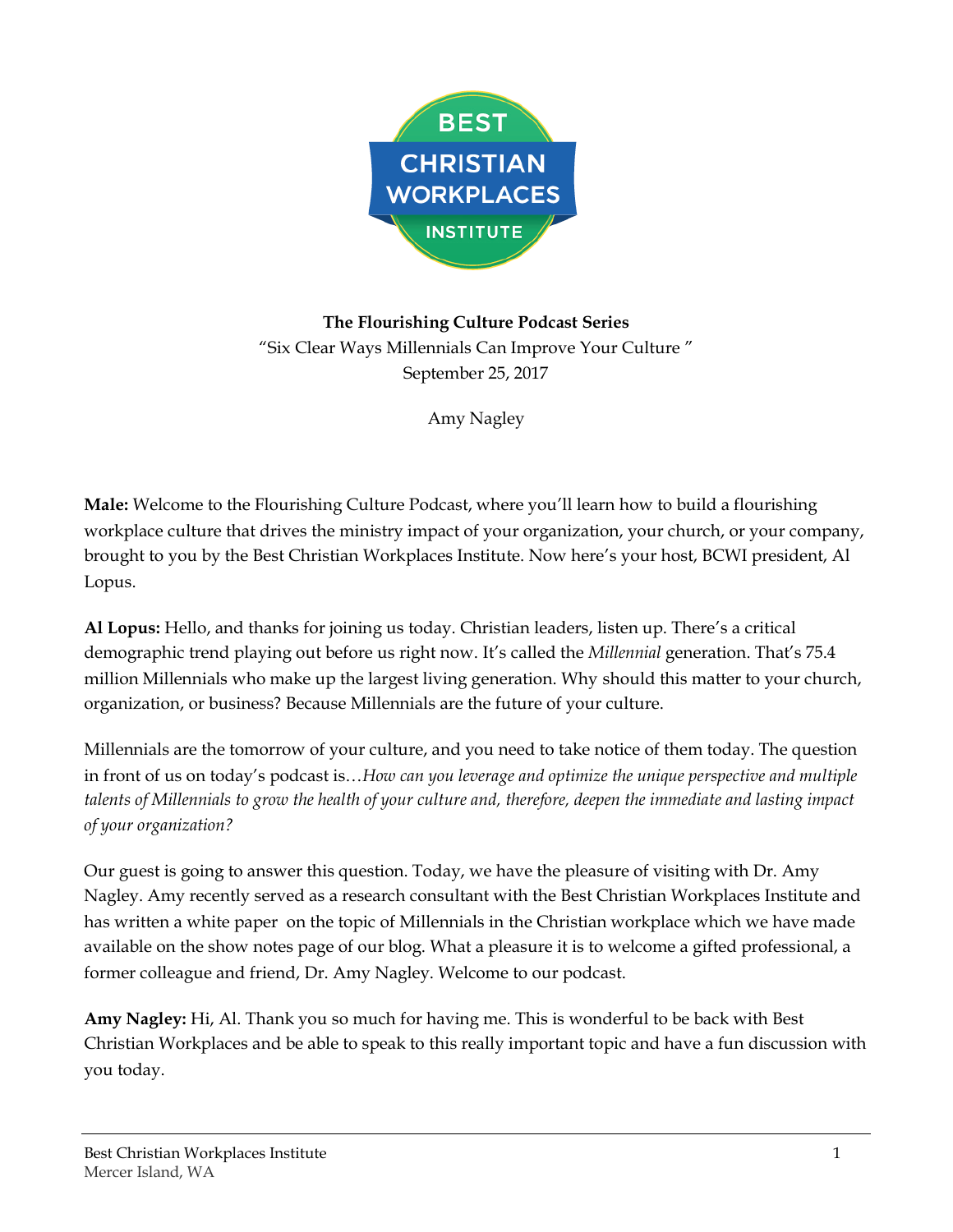**Al:** I'm looking forward to it too, Amy. Amy, you know the Millennial generation like the back of your hand, and I can't wait to hear your insights that will benefit our listeners, but let's dive in right now. You're a gifted, talented researcher. What's a key piece of research you've found that spells out these two key things? First…*Who are Millennials?* and second…*Just how engaged and likely to be in the workplace culture are they?*

**Amy:** So, there's a lot of talk about Millennials. I would say if anyone goes online and you Google, "Millennials," you're going to see all kinds of stuff coming up. *Forbes*, Fortune 500 company articles, *Harvard Business Review*… It's all over the place, but one way I think of Millennials is I think of them as you said. They're one of the largest generational cohorts yet. They actually make up a quarter of all Americans.

The US Chamber of Commerce put forth that people who were born between 1980 and 1999 make up the Millennial generation, and like any generation, Millennials are deeply a product of the experiences they have grown up with. The various societal, cultural, and political events that have occurred since the early 1980s, and maybe even a little bit before that, have had a large part in shaping Millennials.

If you look at a lot of the research that's been done, you'll find there are some themes. I like to make a note that each individual is different and unique, but when you look at the group as a whole and you look for themes that transcend individuals, some things do emerge. One of the things, for example, is that this generation tends to be very technologically advanced. I believe the last statistic I saw said that over 75 percent of Millennials have some kind of a profile on a social media site.

They are highly educated. They're actually the most educated generation to date in society. They have been shown to be more racially diverse as a culture. They're more racially diverse themselves as well as more tolerant of racial diversity in society and in workplaces. They tend to hold in high esteem various types of equality, and they want to really contribute to the greater good in society.

That's the answer to your first question, "Who are Millennials?" Then you asked, "How engaged are they likely to be in the workplace culture?" Well, when a lot of people think about Millennial engagement, the Gallup studies might come up. A lot of people have heard the recent Gallup polls have shown only 29 percent of Millennials are engaged in their jobs.

Today, one thing I'm really excited to do is to break this down and talk a little bit about how engagement is being measured, what that means, if it really tells the whole story, and if not, what might we add to that to make it a little bit more clear what's really happening with this generation.

**Al:** Amy, as I recall, you worked with over a hundred thousand employee surveys and analyzed that data relative to engagement and a number of things, and from that you've written a white paper .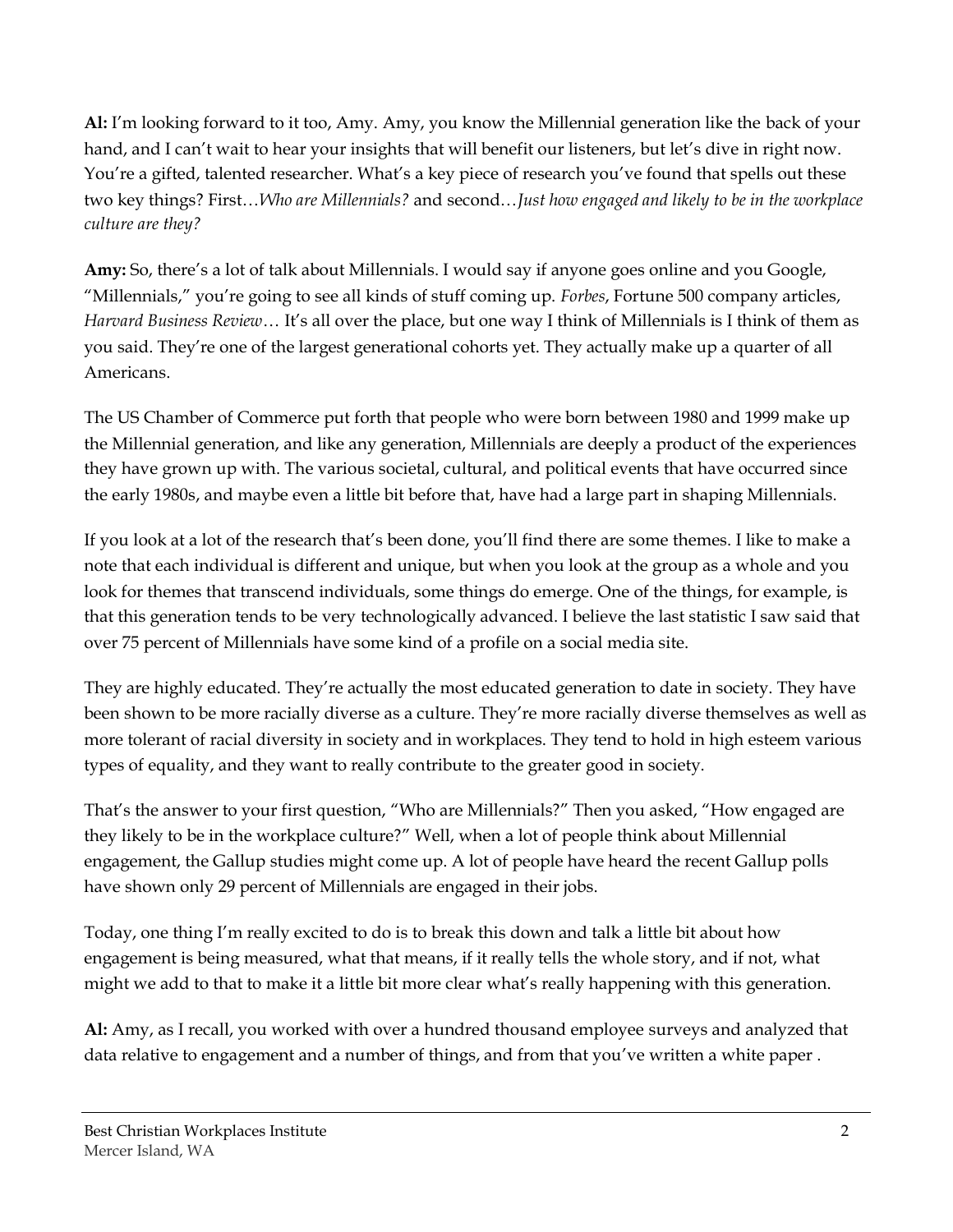Many people have heard about the negative stereotypes regarding Millennials and their work ethic. For instance, how they've been entitled or perhaps lazy, but are these stereotypes correct, Amy?

**Amy:** Well, since I am considered a Millennial myself, even though I tried to argue I wasn't because I owned a typewriter when I was little, I was born after 1980, so I am in that group. Personally and professionally, I would have to say I really don't believe the stereotypes are correct. I think every generation has a unique experience, and I think it's all about the questions we're asking and the angle we're taking when we look at these groups.

Going back to the Gallup engagement survey… I want to start there just briefly. The statistic you will find when you look out at the research that has been done is 29 percent of Millennials are engaged. When most people hear that, probably not everybody, but a lot of people I've heard believe what that means is only 29 percent of Millennials are go-getters, they're going to work, their work is important, they're doing a good job, and they're going above and beyond.

If you actually look at the content of the questions Gallup uses to measure engagement, you'll find something very different. If some of the listeners aren't familiar with the Gallup Q12 that's used to measure Millennial engagement, I'd definitely recommend looking at it. You can find it out there online.

To give you an idea of some of these questions, one of them, for example, says, "Does your supervisor or someone at work care about you as a person?" Another one says, "At work, do your opinions seem to count?" A third one, for example: "Do you have a best friend at work?" Lastly: "In the last year, have you had opportunities to learn and grow?"

If you listen to those questions, the thing that really strikes me is those questions are not asking questions about Millennials' involvement in their work and ability to go above and beyond, to be committed, to be dedicated, and to do a good job. In fact, the onus of some of these topics tends to be on the organization or the environment around the Millennial as opposed to the Millennial. That's the first thing I think is important, debunking the myth some people might have that only 29 percent of Millennials are engaged in the sense that people often think about engagement.

To follow that up, there's been quite a bit of research about, "What do Millennials need in order to drive their work? What are they looking for?" One thing that really has struck me a lot came from the Center for Generational Kinetics and the Barnum Financial Group. They reported in a recent white paper I believe you can also find online that about 60 percent of Millennials said a sense of purpose is extremely important to them when choosing where to work.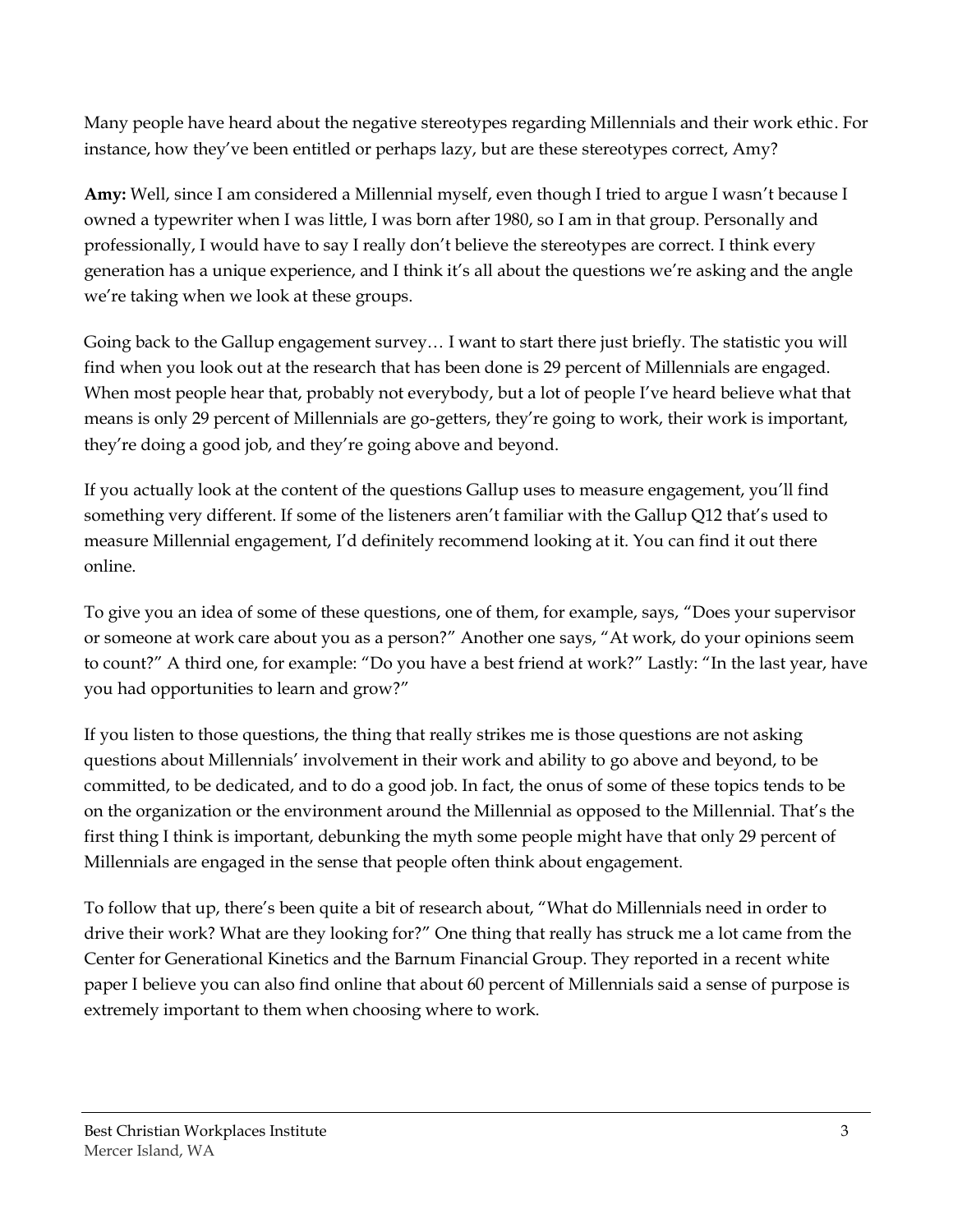They talk about how, when they have a purpose and they know the work they're doing and the time they're putting in is somehow affecting this greater good around them, this greater good of society, something larger than them, they actually are more committed and more engaged.

As I mentioned earlier, the thing I'm excited about is to talk a little bit more about how we can sort of shift the narrative a little to the questions we're asking. Are we spending a lot of our time talking about what's wrong with Millennials or are we asking the questions of, "What are the conditions needed in order to enable this generational group to thrive?"

**Al:** Well now, Amy, you're talking about the sweet spot for Christian organizations. I know you've studied the research and you've watched Millennials at work. When it comes to Millennial engagement in Christian organizations, you believe there's a different story Christian employers need to know about the Millennials' work ethic. Tell us about that.

**Amy:** Yeah, I definitely do. I think it is going to be good for all employers to really start thinking about Millennials in a different way. As you mentioned earlier, I analyzed a ton of data with Best Christian Workplaces. I believe the Millennials made up over 13,000 of those data points. When we used a measure that captured the extent to which the Millennials are emotionally connected, a measure that was a little different from the questions asked earlier that the Gallup Q12 has, but instead, the four-item engagement dependent variable Best Christian Workplaces uses…

This measure asks things such as, "I am motivated to put in extra effort beyond what is expected in my job," or, "I would prefer to remain with my organization even if a comparable role at a higher pay were offered." These are questions that get at the commitment of the Millennial. What I found in the research I did with Best Christian Workplaces is whenever you start collecting data on this type of engagement, we found engagement went all the way up from that 29 percent that's reported by Gallup and secular organizations to 45.9 percent in Christian organizations.

One thing I want to make a point to say, even though those two numbers are drastically different, is I do want to make it clear that we can't compare those exactly. We can't compare those directly. Even though both Best Christian Workplaces and Gallup are using an engagement measure, the measures are pretty different.

We can't compare those scores exactly, but the point of this is that we might be reporting a wrong number, an incorrect number, when we talk about Millennial engagement. What I've found with Best Christian Workplaces is when you use a measure where the onus is on the individual and reflects their commitment to the workplace, we're actually finding a number that's closer to 45 to 50 percent of engagement.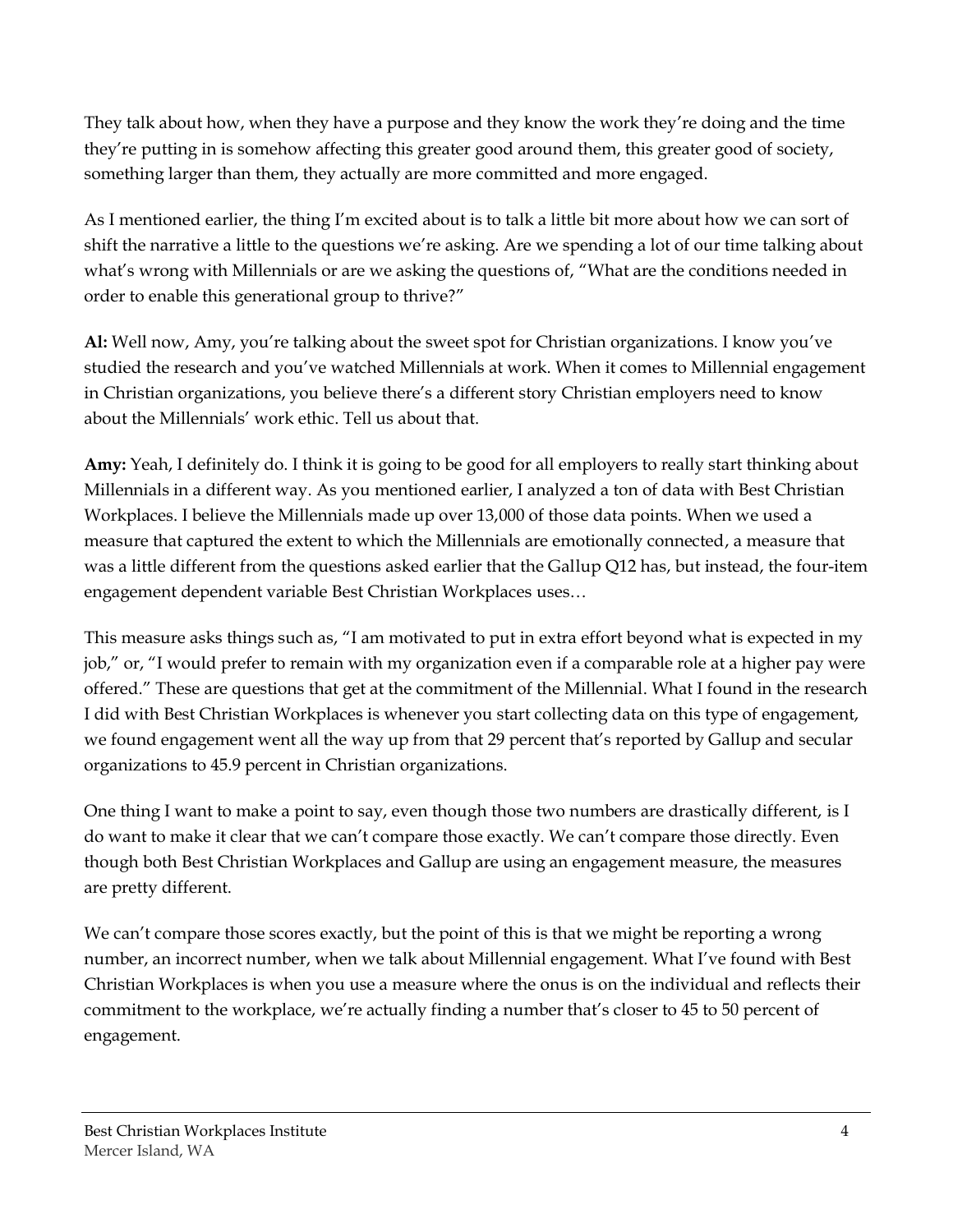**Al:** Wow. That is a big difference from the 29 percent you mentioned earlier. That's very interesting. Well, Amy, you're familiar with the BCWI's eight factors that drive a healthy-to-flourishing culture. You know, for instance, the factor we call *inspirational leadership*, that is, the ways leaders inspire their organizations to excellence by authentically living out their Christian values, carries the most weight in building a flourishing culture. What does your research show? Does that hold true for Millennials?

**Amy:** Yes, Al, it does. With those over 13,000 Millennial participants I mentioned earlier whom I analyzed, I found there is a very, very similar pattern between the Millennial generation and the older generations. No matter what age you are, inspirational leadership tends to be the top factor that informs the extent to which a person is engaged in their organization.

**Al:** That's fantastic. When it comes to measuring employee engagement, the second-most heavily weighted factor is *life-giving work*. How important is life-giving work, then, to Millennials, and what can they bring to the workplace culture?

**Amy:** Once again, the exact same pattern we saw. When I analyzed the data for Best Christian Workplaces, what we used is what's called a *relative weights analysis*. This allows us to look at various factors that are leading to a certain outcome. The outcome we're discussing right now is engagement, but, as some of the listeners may know if they've listened to some of the earlier podcasts or read some of the white papers that have come out, Best Christian Workplaces looks at drivers of engagement as well.

These drivers are *inspirational leadership*, *life-giving work*, *outstanding talent*, *sustainable strategy*, *healthy communication*, *uplifting growth*, *rewarding compensation*, and *fantastic teams*. On the Best Christian Workplaces survey, each of those factors are measured with a variety of questions. Then, we also measured the dependent variable as engagement, as I mentioned earlier.

What happens with the relative weights analysis is we can actually see which of those factors are most important for engagement. With the Millennials and all other generations, inspirational leadership, as I mentioned, comes out on top, but then also life-giving work, which you just mentioned, always comes out second.

To make it even more interesting… I was really curious. I thought, "Okay, if our big question is, 'Let's find what the conditions are that are needed for Millennials to thrive,' if we know inspirational leadership and life-giving work are the top ones, let's look at the organizations that rate super high on inspirational leadership and life-giving work, and let's see how engaged those Millennials are."

One of the first analyses I ran here was I split the file so I was only analyzing data of Millennials who rated their managers a four or above. The scale goes one through five, so these are managers who received either a four or a five. Then, I wanted to look at Millennial engagement, and oh my goodness,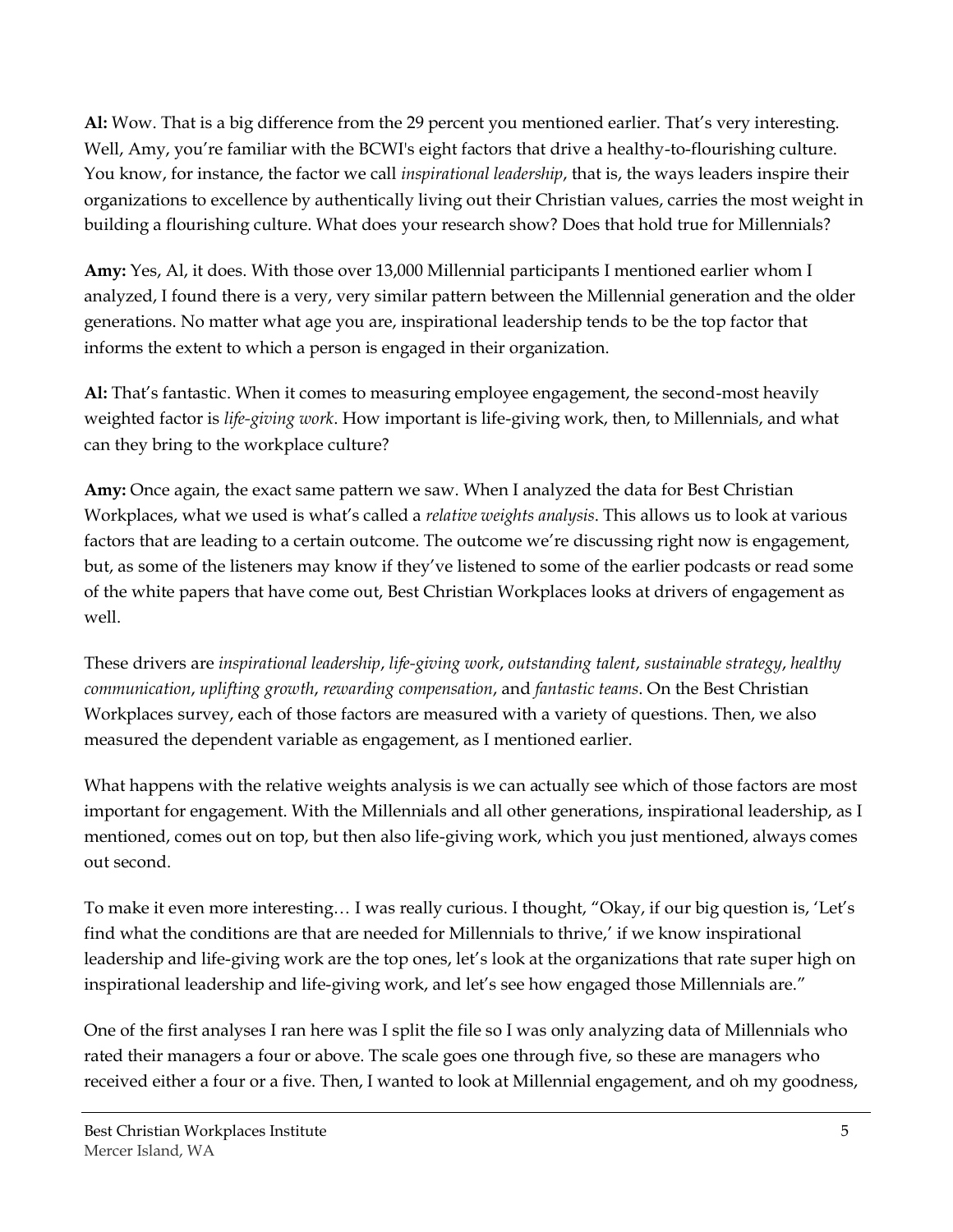this was just music to my ears. I see the average engagement for Millennials, which was about 45.8, jumped to 79.4 percent of Millennials are engaged when inspirational leadership is high.

Following that, I wanted to see, "Okay, let's see now what happens when inspirational leadership is high *and* life-giving work is high." This time, we split the data file for the managers who had a four and above for leadership *and* the organizations that had a four and above for life-giving work. Do you have a guess of what the percentage of Millennials who were engaged jumped to, Al?

**Al:** I have to say 85 percent. How's that?

**Amy:** It's 92.5 percent.

**Al:** Wow, nine out of ten when Millennials rated inspirational leadership at a four or above and lifegiving work at a four or above. That's 92.5 percent. Amy, that's remarkable.

**Amy:** That's what I thought.

**Al:** I trust you're enjoying our podcast. We'll be right back after this brief word about a valuable tool that can pinpoint the true measurable health of your culture.

**Male:** What if you could get an upper hand on unwanted turnover, relationship conflicts, struggling morale, and unproductive staff, and at the same time increase the effectiveness and impact of your organization? You can with the Best Christian Workplaces Employee Engagement Survey. This popular, proven resource pinpoints the true health of your workplace culture and ways to improve it.

You'll get a detailed breakout summary of the eight essential ways your culture and your organization can flourish, all from a principled, practical, faith-based approach that works. Join the more than 800 satisfied organizations, churches, and Christian-owned businesses who have said, "Yes." Sign up online today at **bcwinstitute.org.** The Best Christian Workplaces Employee Engagement Survey. It's your first important step on the road to a flourishing culture.

**Al:** All right. Now let's hear more from today's guest.

We found a little bit of a secret here, and that is when leaders are inspirational, when they are demonstrating authentically high character, when they have great integrity and trust, when things are running operationally effectively, and when Millennials are feeling like the mission and goals of the organization makes them feel like their work is important, which is one of our life-giving questions, we see a doubling from the average engaged employee in a Christian workplace. That's more than triple of the 29 percent engaged you mentioned that shows up in the Gallup workplace.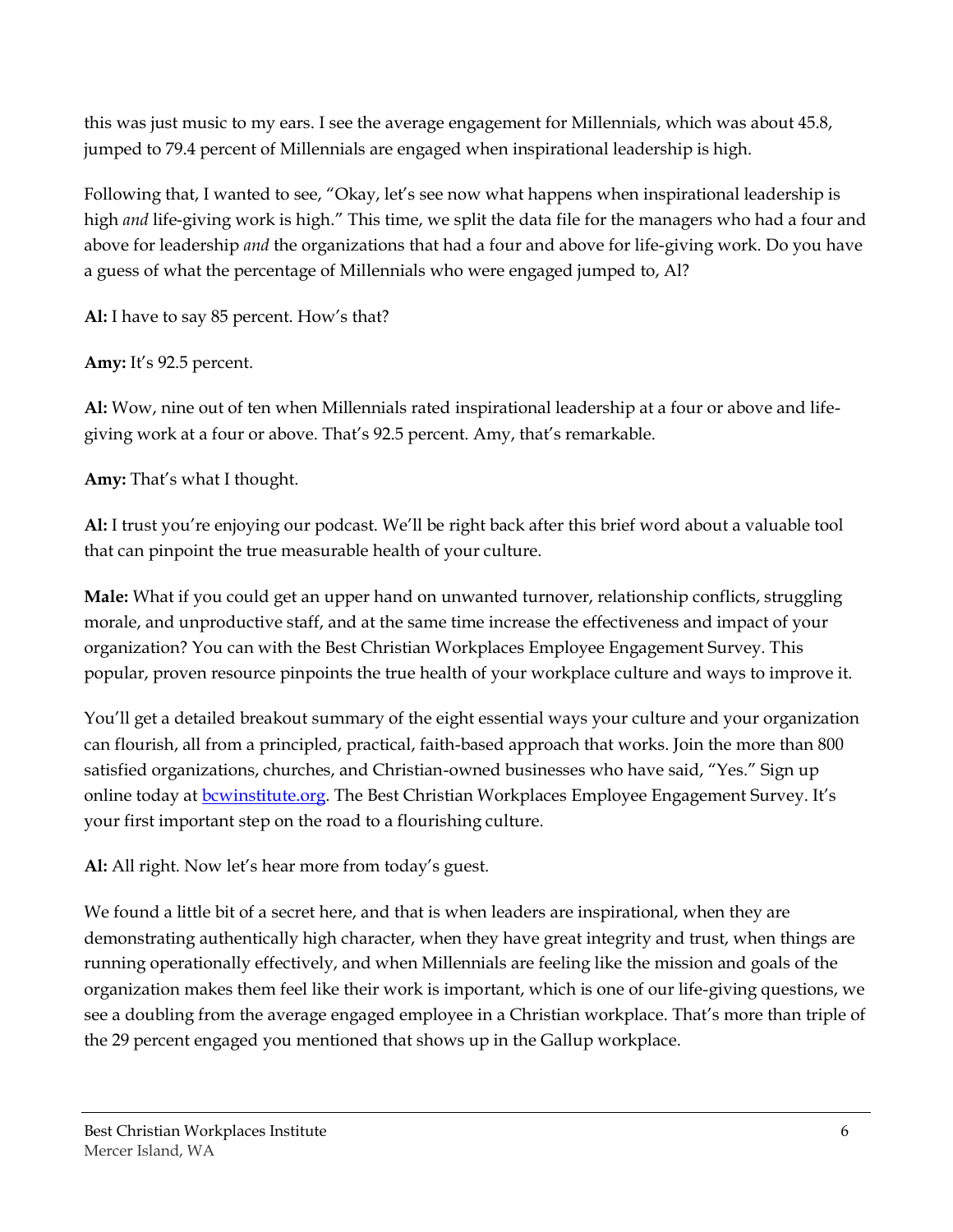We're seeing a huge difference between the average in the workplace out there for all organizations, and in Christian organizations, we're seeing Millennials are really finding themselves very engaged in the kind of work we see in Christian workplaces. Wow.

**Amy:** Yeah. You know, what this really made me think about as I was doing all of these analyses and I was writing this white paper, I thought about some stories I have heard from my grandparents and my parents about, in their days, how difficult things were. I remember my grandpa worked for the power company when he was growing up, and he talked about working 16-hour days 6 days a week, sometimes 7 days a week, and the difficult time he had being able to be with his family, his own health, and all of those things.

I think about the people who got out and spoke up about workers' rights back then, and I think about the emergence of unions, for example, the emergence of human resources departments, or all these things that took place over time that helped make these working conditions better for folks. Now, when I think about Millennials and I think about when people say they feel entitled and they want all these things, sometimes I wonder, "What if this is just the next iteration of making workplaces healthier?"

It's almost like we're moving up Maslow's hierarchy of needs in the workplace. Now that we have reasonable work schedules, breaks, lunches, paid time off, and health insurance, what if this next iteration of workplace culture change is to desire to have leaders who treat them with love, compassion, and empathy?

It's not just about return on investment. It is in part, of course, but it's also about looking at the workplace as an opportunity to make people's lives better who are actually doing the work. You know a lot of managers are already doing this. Al, I would have to argue you do this from my experience when I was working for you.

A lot of managers are already talking to employees about their strengths and about the opportunities they're seeking to help them live out their passions more fully, their calling, their purpose, or the jobs they can do that will lead them into this place of flow and engagement. I honestly think that's what a lot of Millennials are really striving for. I just wonder… I'm curious, in about 100 or 200 years, how might people look back at the Millennials and see that their voices changed the workplace for good for the future generations?

**Al:** Yeah, that's very interesting. We've talked about how, as we've watched the science of staff engagement move from *staff satisfaction* to *morale* to *engagement*, the next thing probably is measuring the health or the well-being of employees in the workplace, so that's very interesting.

Amy, you've concluded that when we shift the conversation away from the negative assumptions of Millennials into the appreciative space to better understand what unlocks Millennials' potential, we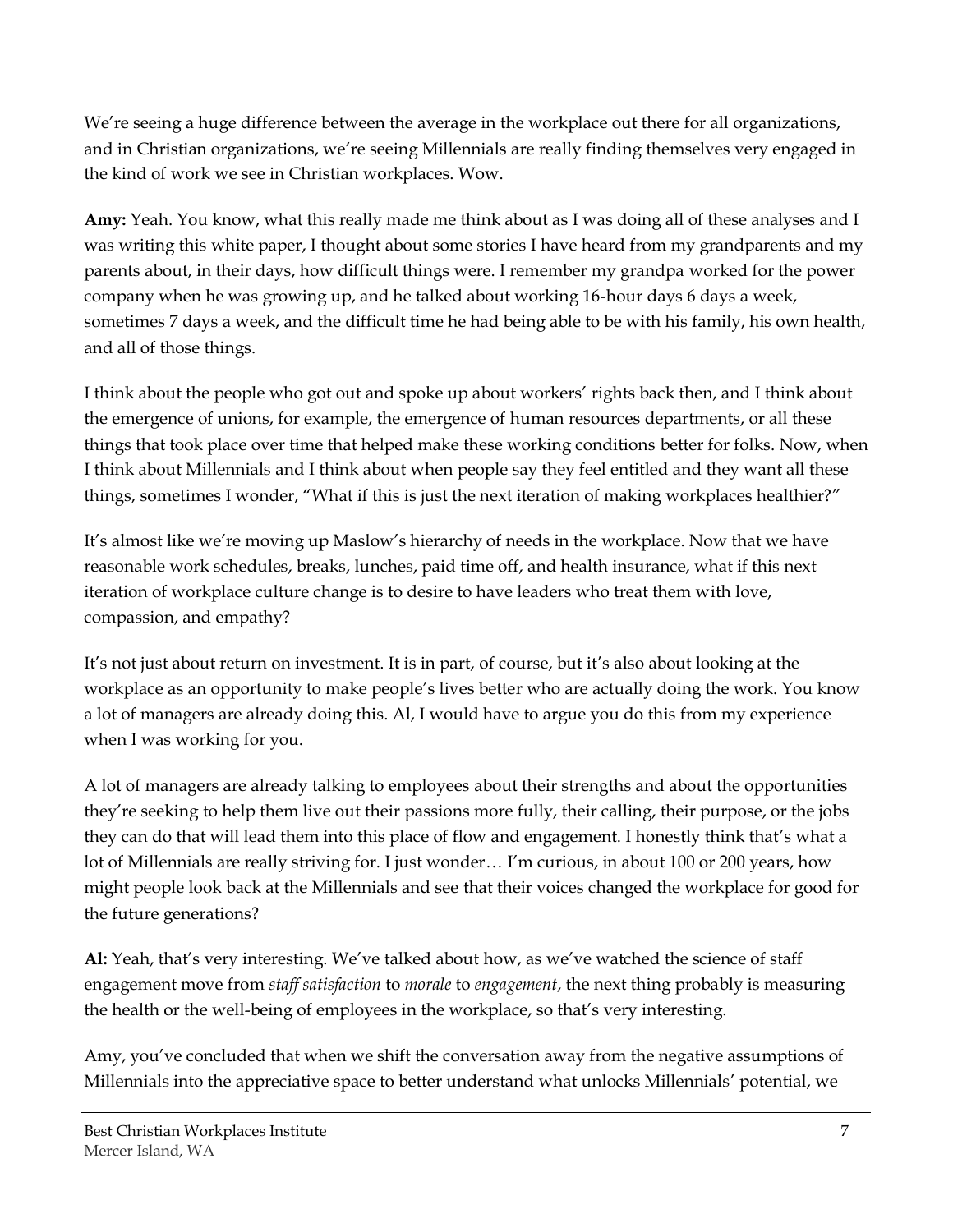arrive at six best practices for facilitating Millennial engagement in the workplace culture. Tell us about these six best practices or six practical opportunities our listeners can put into practice right now in working with their Millennials.

**Amy:** Of course. I love that you used the term *unlocking potential in Millennials*. That's exactly the narrative I think we need to start using. With that, as we mentioned, inspirational leadership and lifegiving work are the top two factors, and they share quite a bit of variance. They're almost correlated, I believe, at about 78 percent with each other, so as you can probably guess, these best practices I'm about to mention are going to be strongly related to those two factors.

The first one is *leadership character*. We recommend organizations become intentional about recruiting, hiring, promoting, and rewarding certain types of leaders. This can happen through rigorous selection systems where the hiring managers take time to identify the types of people they're looking for who are going to set up the conditions of the workplace so this next generation can thrive.

We want to look for people who are compassionate, humble, and honest, who want to facilitate peace in the workplace while also facilitating productivity. These are people who are loving, they seek joy, they're honest, they're full of integrity, etcetera. These are leaders who have the type of character people want to work for. There's been a ton of research about how their relationship with their manager is extremely important to them. They want to have frequent interactions with their manager. They want to be given feedback. They want to have this person to show them they care.

On a similar note as the selection system, *leadership competence* is the extent to which an organization is being intentional about recruiting, hiring, promoting, and rewarding leaders who exhibit some specific competencies. These are people who have clear and elaborate plans for how they are going to manage. These aren't individuals who are sort of throwing out rules for the sake of rules.

Instead, they're seeking the feedback of the people who are working for them. They are making decisions that are not only going to lead to productivity but are actually going to lead to people working well together. Communication is a huge piece of this. Leaders who are able to communicate important information to staff in a very clear and inspiring way are who we're really looking for here, who Millennials are seeking.

The third one is the extent to which organizations are *seeking to understand staff gifts*. This is a shift away from, "Staff are here to produce and to be productive." It's a shift away from just that to also including the extent to which there are conversations about staff strengths and gifts. There are conversations that occur in regular one-to-one staff meetings and conversations where appreciative inquiry-type questions are asked.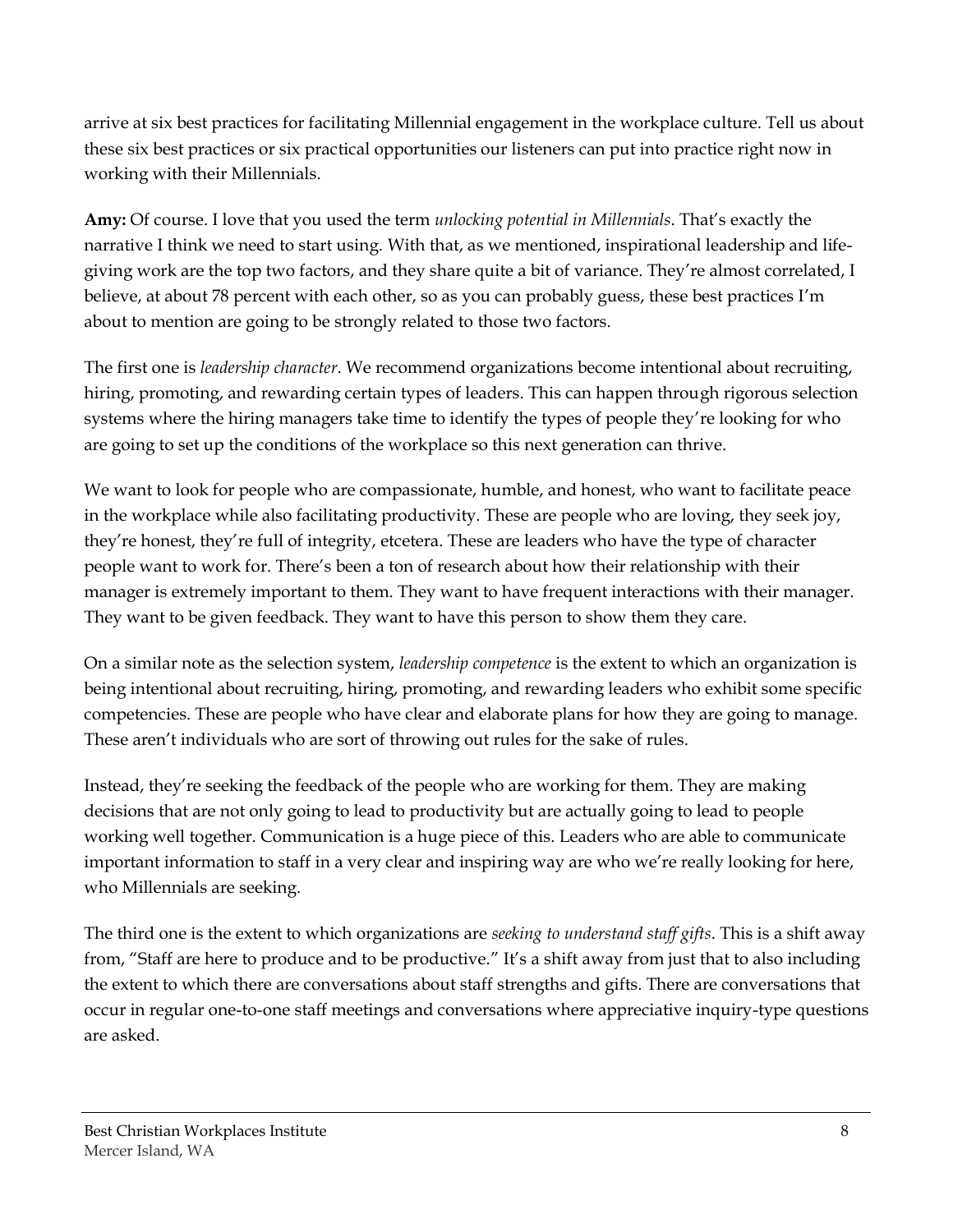For example, if I'm meeting with a Millennial, a question I might ask at the very beginning is, "What's been the highlight of your week? What were you doing when you felt the most energized, the most passionate, or the most productive?" See where those conversations go. As they progress, be creative in providing work assignments that bring out the gifts in these individuals.

I think what a lot of people are finding and where research is pointing is when that potential is unlocked and these conversations start happening, a lot of managers start thinking, "Oh. I didn't even realize this person even had an interest in that. Let me create this work assignment." Then they find it starts to enrich the culture, and you move outside of the norm of these specific things you've always done to now something new where there's innovation and creativity. Before I go on, do you have any questions, Al?

**Al:** Well, I just think it's worthwhile to summarize those first three points, Amy. I can see where you were talking about how inspirational leadership and life-giving work are themes that come through this, because *leadership character* is the first best practice, followed by *leadership competence*, and then followed by *seeking to understand staff gifts*.

Again, in a Christian context, we're not only looking at staff gifts in terms of skills but also spiritual gifts and how many times in a departmental setting or a discussion that spiritual gifts also come up. Understanding what those are and how they relate to the work can be an important discussion. Those are the first three. What's next?

**Amy:** The next one is *providing role clarity and autonomy*. This is the extent to which the leader or whoever is in this position is prioritizing the act of setting clear and meaningful goals regularly, but then they are also allowing the individual to determine the way in which they want to go about doing that work.

The idea is everyone is unique. People work differently, and we have seen most people are productive when leaders are clear about setting the goals but then they allowed the Millennial… It doesn't even have to be a Millennial. We actually found this across all generations. They provide them with the autonomy in how they go about meeting the actual end goal.

The fifth one is *communicate the mission and outcomes*. We talked earlier about how Millennials especially are really interested in knowing why they're doing what they're doing, so when leaders and organizations are very clear about the impact of their work, they're regularly communicating information regarding the mission and the outcomes of the organization. People are so much more engaged, and they start to be passionate about these steps they're taking that might not seem directly related to that greater good at the time, but now that it's been communicated to them they're able to make that link a little bit more clearly.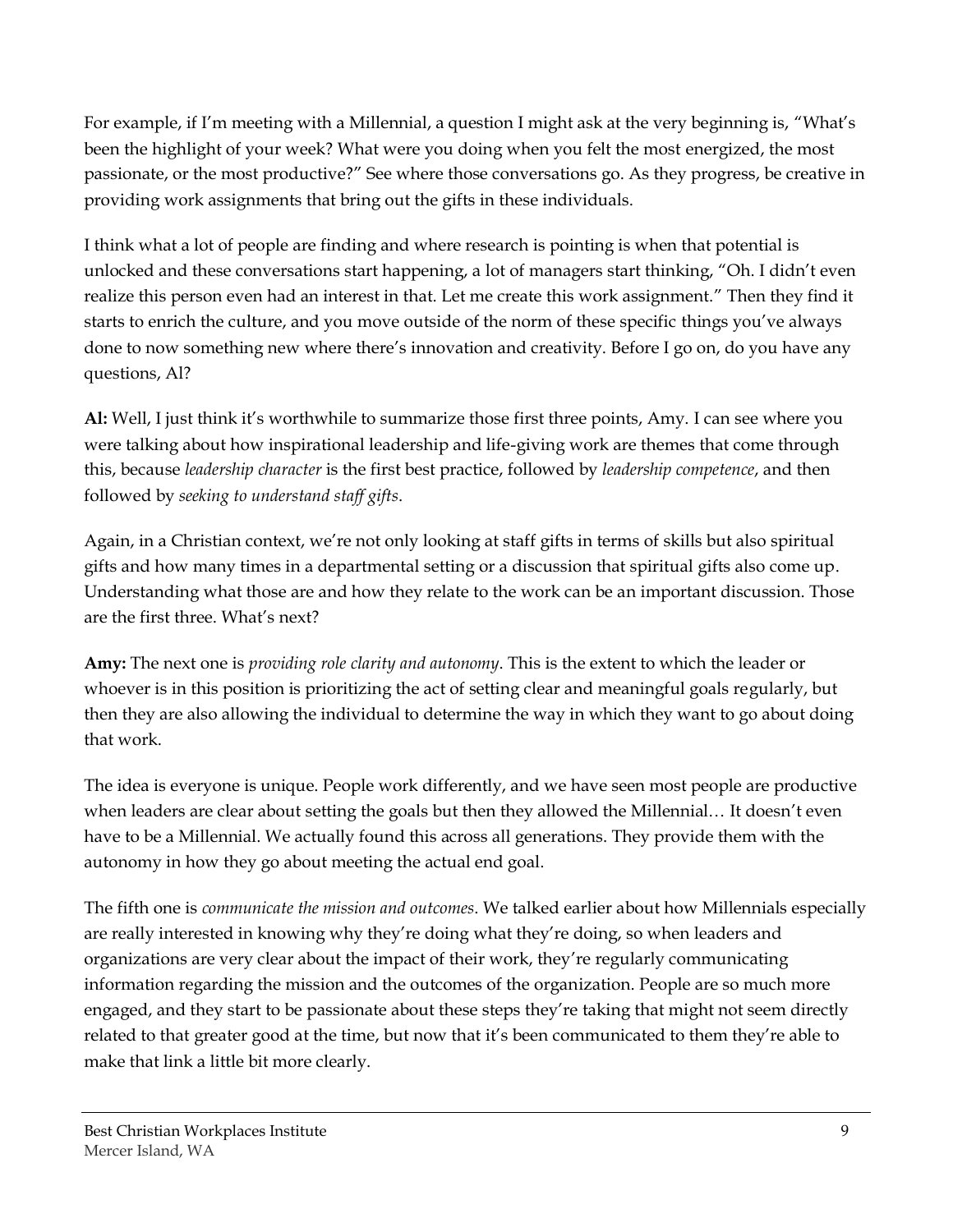We recommend quarterly conversations that include success stories and specific ways one's work is impacting the bigger picture of the organization and even society at large. There's research showing when organizations bring in speakers from the community or people they have affected with their work to thank the department for their work, this increases productivity tremendously, and it's extremely meaningful to the staff.

The last one here… This is a good one. *Create a culture of fun!* Obviously, when we're at work, we're doing work and we are being productive because our work is actually affecting society for the good, but with that, leaders who model humor and fun to staff start spreading this certain type of… I don't even really know what to call it, but it starts to make up a culture.

You start seeing the staff start emulating them, and when people laugh and have fun and there's a time for those personal interactions, people actually broaden their neurological pathways, they tend to be more creative and more innovative, they get into a flow more easily, and they're more productive.

This could happen formally in the form of parties or outings that happen to celebrate various wins in the organization, or it can just be when you're passing somebody in the hall, you make some kind of a comment, and it's obvious you're not always taking yourself so seriously. This tends to be something Millennials really appreciate.

**Al:** That's so good. Let me summarize here. For the sake of our leaders who are listening and thinking about their own workplace and how they can make their workplace more effective for Millennials, fourthly, you mentioned *role clarity* and *setting clear goals*. We found also that having good performance review processes or progress reviews on a quarterly basis is another way of making sure there's role clarity and having conversation about their jobs.

Fifth was: *communicate the mission and outcomes of the mission*. Amy, I really like your suggestions about quarterly conversations. Of course, we've seen in Christian organizations when people who they're serving give testimonies about the life-transformational work they experience because of the organization. That really does have impact on the employees.

This last one… Listen up, Christian leaders, because a lot of you are always pushing back on me and our team as we're debriefing this issue about fun and having humor in the workplace. Amy, I just love the way you said what fun does (listen up now, leaders) is it broadens the neurological pathways of your employees. Don't you want to do that? That's all about growth, isn't it, Amy? It's about innovation and facing tomorrow and the changes that tomorrow will bring.

**Amy:** Absolutely. If the listeners are interested in doing more reading on that concept, Barbara Fredrickson has written a lot on the theory called *broaden-and-build theory of positive emotions*. I'm sure if you Google it or go onto some platform you can find some of her work and learn more about that.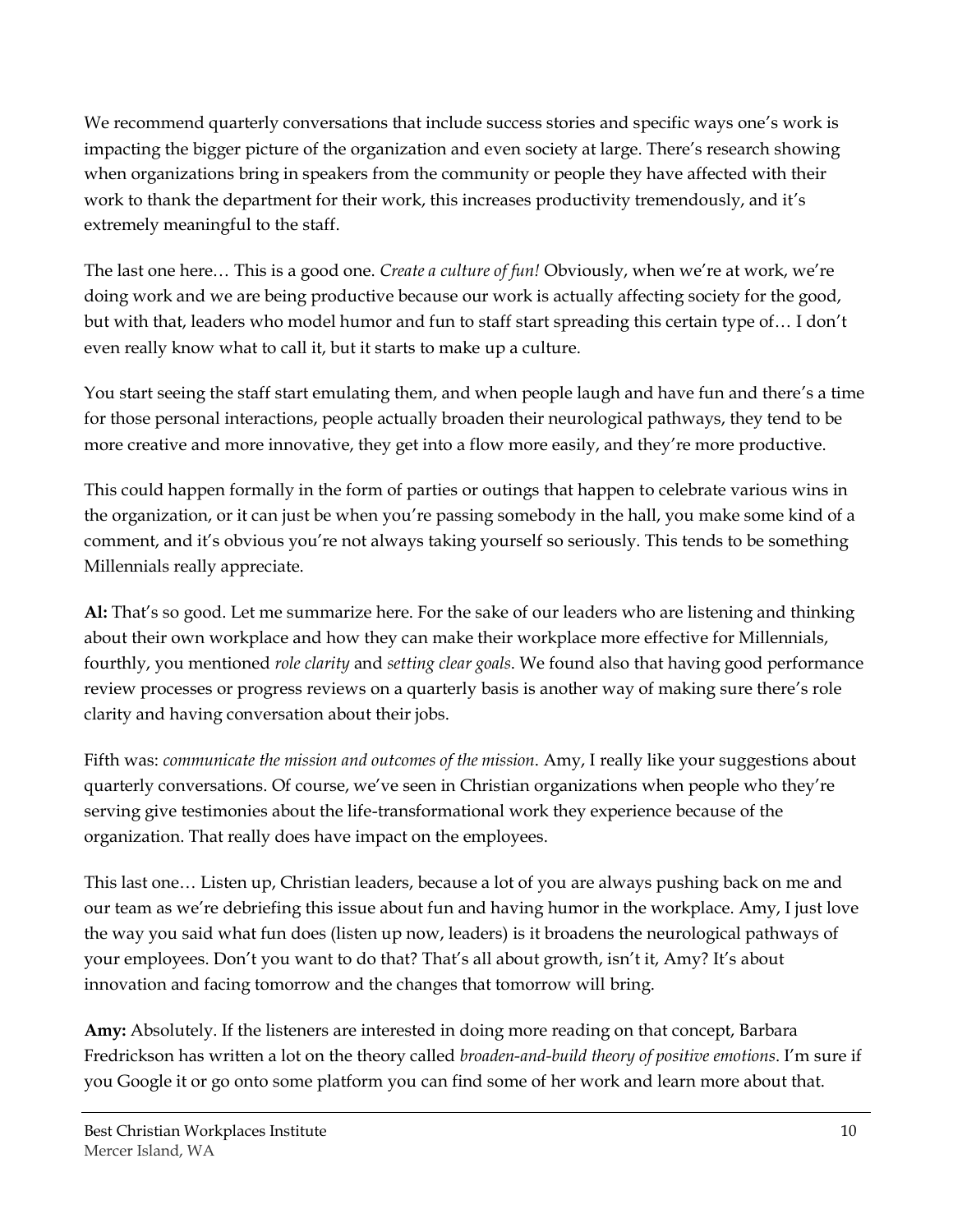**Al:** Well, Amy, thanks for these six best practices. That's fantastic. I want to thank you for being with us today. I've certainly enjoyed what we've learned. That's for sure. These six points for Millennials… It's really important to focus on the level of character of your leaders and the level of their competence, understanding the unique gifts and skills of your staff, to have clear role clarity, to communicate what the outcomes are of the mission you have as an organization on at least a quarterly basis, and, yes, to broaden the neurological pathways of your employees by having fun with humor. I also believe that spreads cohesion. These are six great points, Amy. Thank you.

**Amy:** You're welcome. Thank you.

**Al:** Amy, you know the importance of the Millennial generation and what they can bring to the workplace culture in Christian organizations, churches, and Christian-owned businesses. As we wrap up our time, what one thought would you most like to leave with our listeners?

**Amy:** Thank you for asking. I appreciate that. Well, I believe at the heart of every person is a purpose or this desire to have meaning in their life and to contribute to some greater good in their local community and also in society and in the world. When it comes to Millennials, I really imagine a world of work where managers are asking these appreciative questions we've been asking today in order to really understand what does unlock the potential of Millennials and what helps them to be at their best.

We're moving into a time where, as you said in the beginning, these individuals are the leaders of our future, and I really believe they have a wonderful intention and they have tremendous strengths and gifts that are just waiting to be unlocked.

The recommendation I would give both from my personal and professional opinion is for leaders to shift the conversation away from the things that are wrong with Millennials and onto those questions that are going to ask, "What conditions are important to them?" and, "How can we start setting up our cultures in order for these future leaders to thrive?" When we start finding the answers to some of these and the cultures start to shift, I really think we're going to start seeing something special.

**Al:** As you've pointed out, Amy, they could very easily and very quickly become your most engaged workers in your workplace. That's great. Dr. Amy Nagley, a Millennial herself who knows why Millennial engagement is so critical for today's Christian organizations, thank you for sharing your wisdom, insights, and stories with our leaders who have been listening and benefiting from all you've given us today.

**Amy:** You are so welcome, Al. Thank you so much for having me. It's been really fun.